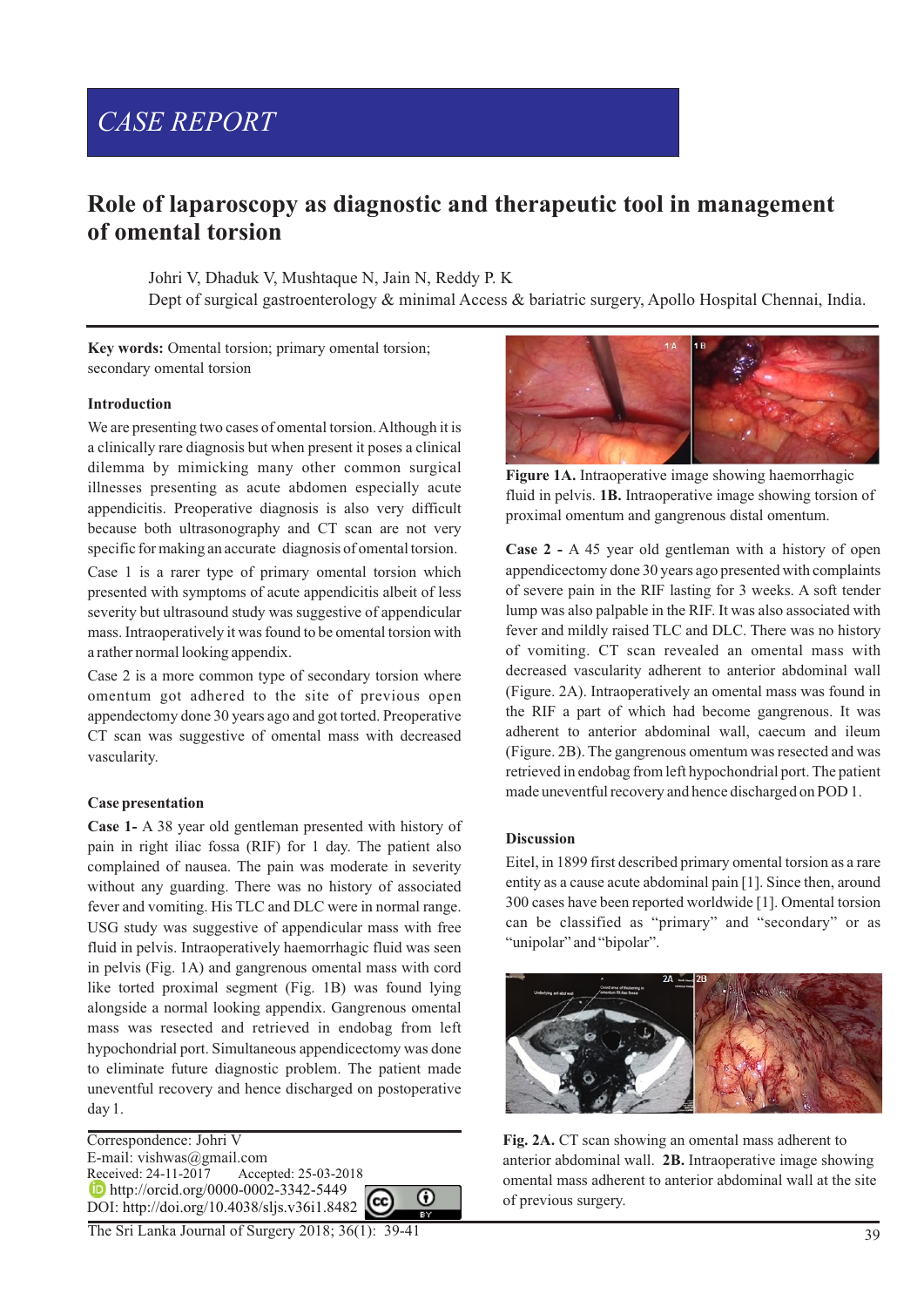Primary or idiopathic torsion occurs spontaneously without any underlying pathology and is seen less commonly. The predisposing factors for development of primary omental torsion include anatomic variations of omentum, obesity and variations in arrangement of omental blood vessels. There are conditions which may precipitate primary omental torsion in an otherwise normal omentum. These include trauma, hyperperistalsis and acute changes in body position [1, 2].

Secondary omental torsion is more common and is found to be associated with an underlying abdominal affection. Most commonly it is seen in association with inguinal hernias. Other conditions are omental cysts and tumours, previous abdominal surgeries, inflammatory diseases of abdomen and conditions that increase abdominal pressure [1]. In unipolar omental torsion the proximal end of omentum is fixed but distal end remains free. In bipolar omental torsion both ends of omentum are fixed [2]. Primary or idiopathic omental torsion is always unipolar but secondary omental torsion can develop both as unipolar or bipolar [2].

Clinical presentation of right sided omental torsion mimics acute appendicitis with a similar triad of pain, vomiting and temperature. The patient typically presents with a first time episode of constant, non-radiating pain in right lower quadrant which is gradually increasing in severity. It may be associated nausea and vomiting also [1]. Half of the patients develop low grade fever and leukocytosis [3]. The course of illness is generally prolonged as the patient is systemically less sick as compared to acute appendicitis. In some cases spontaneous resolution takes place and such patients may again present with another episode of torsion at a later date.

Clinical examination shows localized peritonitis. Large omental torsions may present as abdominal lumps as was seen in our patient.

Differential diagnosis in right sided omental torsion includes acute appendicitis, acute cholecystitis and twisted ovarian cyst in females. Left sided omental torsion is very uncommon and differential diagnosis includes sigmoid diverticulitis and epiploic appendagitis [1].

In radiology, ultrasonography shows complex mass with a mixture of solid and hypoechoic zones and free fluid in the peritoneal cavity. Although not very specific but it may help to rule out other more common conditions like acute appendicitis and cholecystitis. In contrast, CT scan has got high sensitivity for detecting an omental mass. The 'whirl' sign is the classical sign of omental torsion. It consists of an ill-defined omental/fatty mass with strands of twisted blood vessels whirling around a central vascular pedicle. The specificity of CT scan is low in detecting omental torsion because similar pattern is also seen in fat containing

neoplasm, internal hernia containing omentocoele, epiploic appendagitis and panniculitis [4].

In selected cases, where the patient is stable and willing and diagnosis certain, conservative treatment may be offered and recovery is expected in two weeks [4]. But if the conservative trial fails it may result in formation of intra-abdominal abscess which may increase the abdominal pain, hospital stay and cost of treatment.

The laparoscopy has now become the diagnostic and therapeutic tool of choice in the management of omental torsion because low morbidity, rapid recovery and good aesthetic results that it offers. While doing diagnostic laparoscopy if one comes across a normal looking appendix and gall bladder along with haemorrhagic/serosanguinous free fluid in the peritoneal cavity (Fig. 2a), possibility of omental torsion should also be kept in mind and should be actively looked for. It is suggested that appendectomy should be done in the same sitting to avoid diagnostic dilemma in future.

## **Conclusion**

Omental torsion is a rare entity that mimics other more common causes of acute abdomen, thereby making its primary diagnosis difficult. It should therefore be considered amongst the differential diagnosis when the primary diagnosis is doubtful. It is our suggestion that omentum should routinely be explored during laparoscopy as it provides the dual advantage of being both diagnostic as well as therapeutic tool.

All authors disclose no conflict of interest. The study was conducted in accordance with the ethical standards of the relevant institutional or national ethics committee and the Helsinki Declaration of 1975, as revised in 2000.

### **References**

1.Vijay Borgaonkar, Sushil Deshpande, Mukesh Rathod & Imran Khan "Primary Omental Torsion Is a Diagnostic Challenge in Acute Abdomen—a Case Report and Literature Review" Indian J Surg (July–August 2013) 75(4):255–257

https://doi.10.1007/s12262-013-0807-6

- 2. Hideki Katagiri, Kunpei Honjo, Motomi Nasu, Minoru Fujisawa, and Kuniaki Kojima, "Omental Infarction due to Omental Torsion," Case Reports in Surgery, vol. 2013, Article ID 373810, 3 pages, 2013. http://dx.doi.org/10.1155/2013/373810
- 3. Breunung N, Strauss P A diagnostic challenge: primary omental torsion and literature review - a case report. World J Emerg Surg (2009) 4:40 https://doi.10.1186/1749-7922-4-40
- 4. Paresh Jain, Sheri Chhabra Omental torsion. *J Indian Assoc Pediatr Surg.* 2008; 13(4): 151–2. https://doi.10.4103/0971-9261.44770